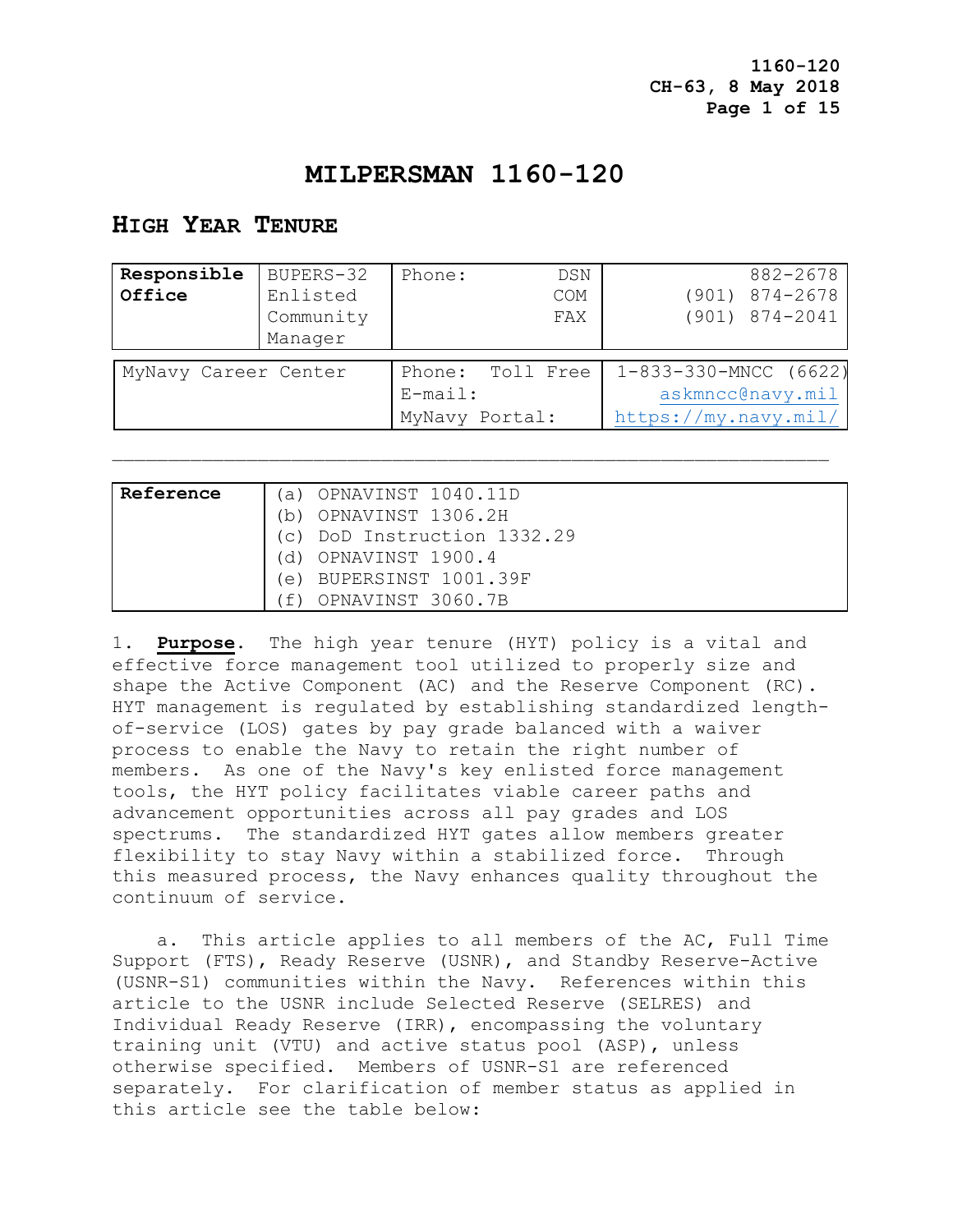| AC/FTS                                                                                                                                                                                   | <b>USNR</b>                                                                         |                                                                                                                                                                                   |     | USNR-S1                             |
|------------------------------------------------------------------------------------------------------------------------------------------------------------------------------------------|-------------------------------------------------------------------------------------|-----------------------------------------------------------------------------------------------------------------------------------------------------------------------------------|-----|-------------------------------------|
| AC/                                                                                                                                                                                      | <b>SELRES</b>                                                                       | <b>IRR</b>                                                                                                                                                                        |     | USNR-S1                             |
| <b>FTS</b>                                                                                                                                                                               | drilling Reserve<br>$(in pay)$ ,<br>definite recall,<br>and canvasser<br>recruiters | VTU                                                                                                                                                                               | ASP | key Federal employees;<br>hardships |
| HYT requests from above<br>categories will be processed<br>by BUPERS (BUPERS-32) or<br>OPNAV, Nuclear Propulsion<br>Program Management Branch<br>(N133) if nuclear trained<br>personnel. |                                                                                     | HYT requests from above categories will be<br>processed by Navy Personnel Command<br>(NAVPERSCOM), Reserve Enlisted Status<br>Branch/FTS Recall and Conversions (PERS-<br>$913$ . |     |                                     |

 b. Unless HYT waiver approval is authorized by the responsible office noted in paragraph 2; AC, FTS, USNR, and USNR-S1 personnel may only reenlist or extend up to the HYT date for their current pay grade. Personnel who have been selected for advancement may reenlist or extend up to the HYT date of their frocked pay grade. Personnel in the ASP are limited to 2-year enlistments, not to exceed HYT date, for their current or frocked pay grade.

#### 2. **Roles and Responsibilities**

 a. Office of the Chief of Naval Operations (OPNAV), Military Personnel, Plans, and Policy (N13) is responsible for total force management in support of OPNAV, Manpower, Personnel, Training, and Education (N1), and is the final disposition authority for deviations from this policy.

 b. OPNAV, Force Shaping, Plans, and Policy (N132) direct enlisted force management policies in support of the Director, Military Personnel, Plans, and Policy (N13) and is the endorsement agent for HYT exceptions to policy.

 c. Bureau of Naval Personnel (BUPERS), Enlisted Community Management (BUPERS-32) is the HYT waiver disposition authority for all non-nuclear-trained AC and FTS members, as well as SELRES members of the USNR (not IRR or USNR-S1 personnel).

 d. OPNAV (N133) is the HYT waiver disposition authority for all nuclear-trained AC and FTS personnel. Exceptions to Policy requests must be forwarded to OPNAV (N13).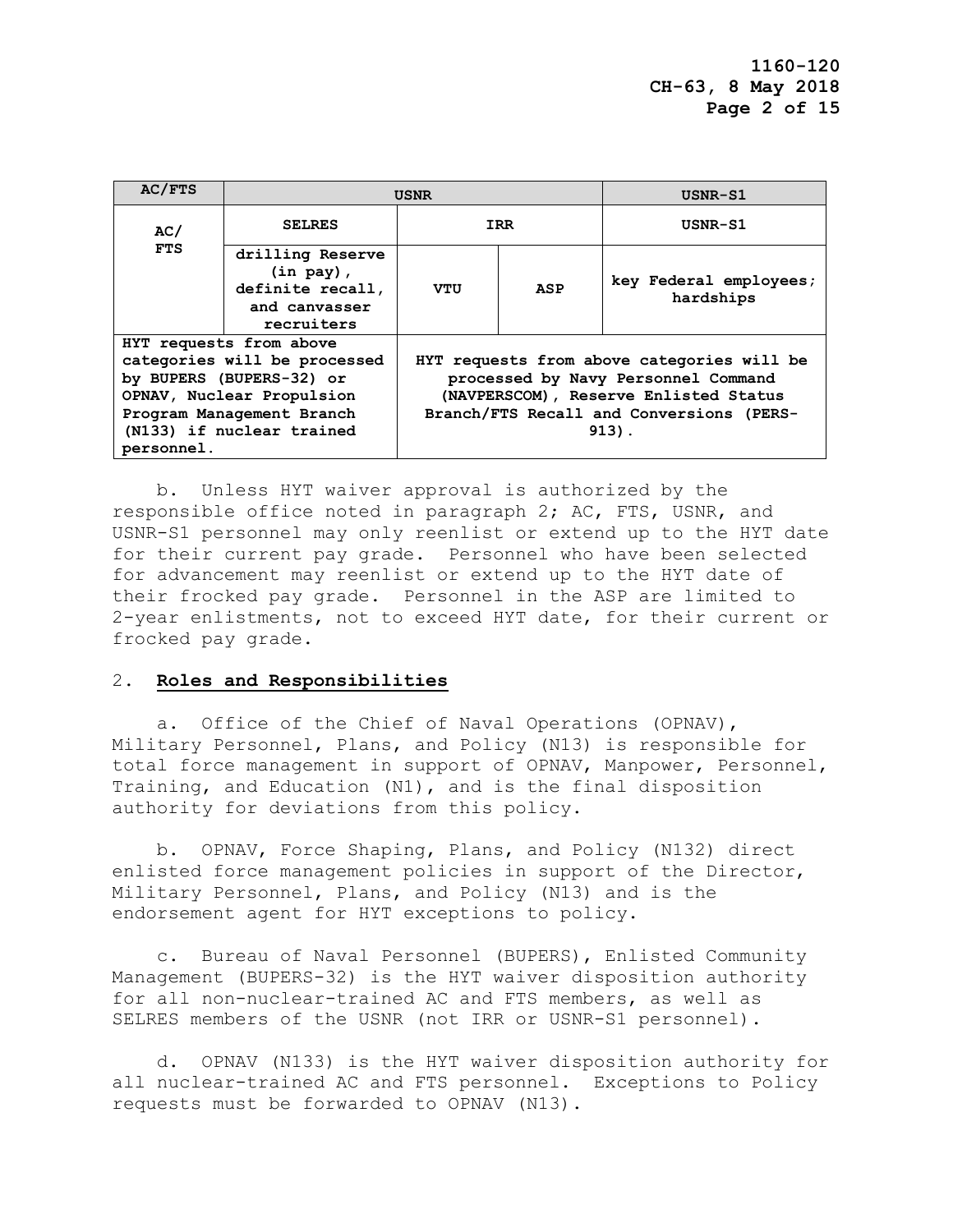e. Navy Personnel Command (NAVPERSCOM), Reserve Enlisted Status Branch/FTS Recall and Conversions (PERS-913) is the disposition authority for HYT requests for all members of the IRR (including VTU and ASP) and USNR-S1. Exceptions to policy requests must be forwarded to OPNAV (N13).

**Note**: BUPERS-32 enlisted community managers and NAVPERSCOM (PERS-913) are empowered to approve or disapprove HYT requests submitted by commands. Commands can request additional reviews of those decisions in the form of an exception to policy from OPNAV (N13).

3. **Maximum Years of Service**. HYT gates are listed by pay grade in the two tables below. Use the following guidelines when computing active or reserve Navy service:

 a. HYT dates for AC and FTS are based on the active duty service date. HYT dates for USNR and USNR-S1 are based on the pay entry base date.

 b. For AC and FTS members in pay grades E-1 through E-4, use only total active duty Navy service to compute HYT dates. See paragraph 11f(2) for specific guidance regarding HYT date corrections for other service veterans (OSVETS).

 c. For AC and FTS members in pay grades E-5 through E-9, use all earned active military service (from any Armed Service) to compute HYT dates.

 d. AC and FTS members who previously accumulated active duty service via annual training, active duty for training, active duty for special work (ADSW), definite recall, presidential recall, and periods of mobilization must include these periods as part of the total active military service calculation. Inactive duty training or drill periods are not considered active duty and will not be included as part of the member's total active military service calculation.

 e. AC or FTS command master chiefs (CMDCMs) may exceed 30 years of service as indicated in the table below, provided they comply with selection criteria outlined in reference (b) for a flag or general officer support assignment and are validated by the CMDCM detailer for eligibility. Members in such roles may extend their orders for up to 30 days past the end of their flag or general officer's assignment to allow turnover of duties to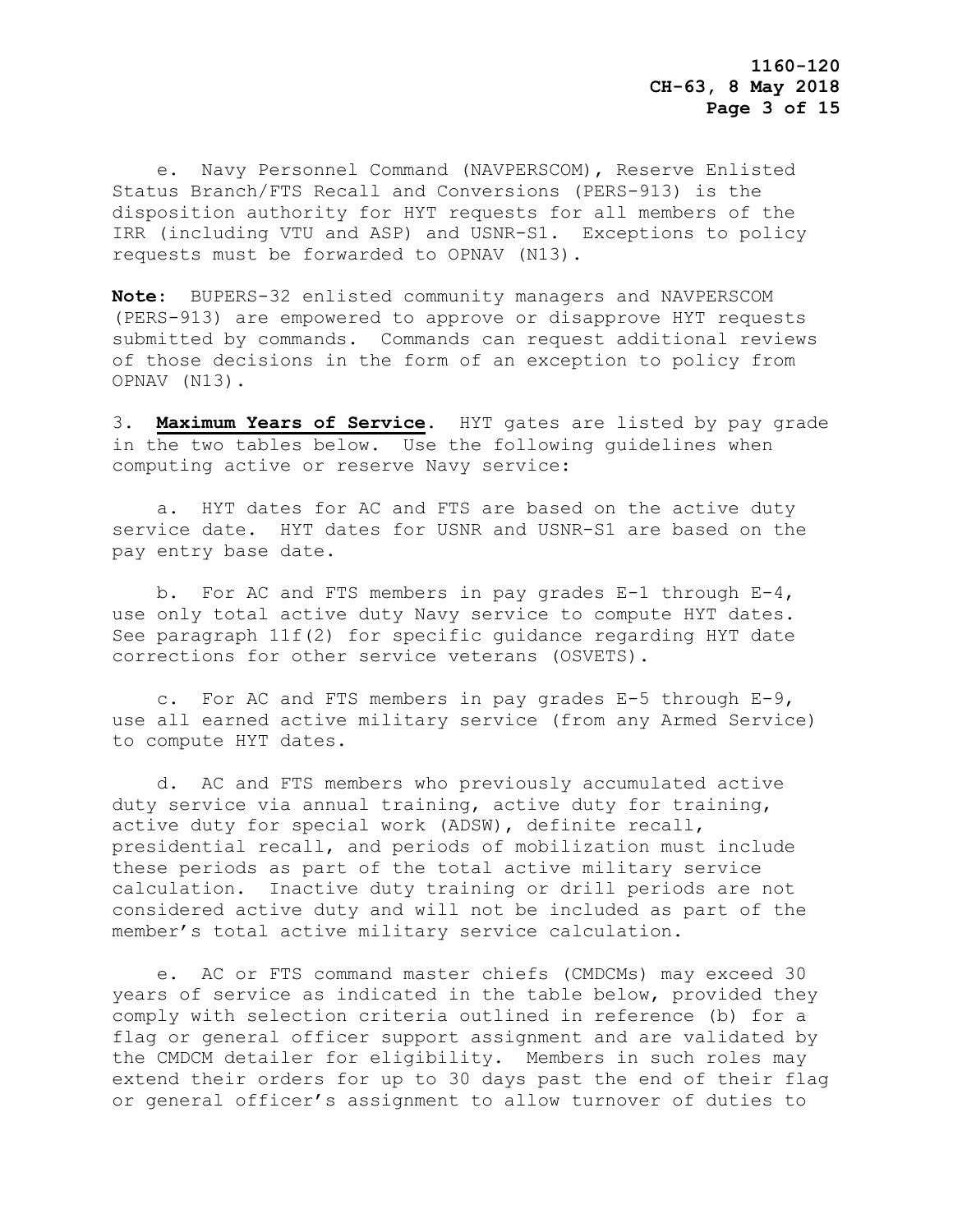their successor. Progressive assignment should be considered to exceed 30 years of service up to a maximum as noted below.

| AC and FTS     |                  |                                                                                                                                                            |  |
|----------------|------------------|------------------------------------------------------------------------------------------------------------------------------------------------------------|--|
| Grade          | Years            | Remarks                                                                                                                                                    |  |
| $E-1$ to $E-2$ | $\overline{4}$   | May not reenlist or extend unless HYT is granted by<br>BUPERS-32.                                                                                          |  |
| $E - 3$        | $6 \overline{6}$ | E-3 who "Passed Not Advanced" a Navy-wide advancement<br>exam prior to March 2012 (cycle 215) retain HYT gate of<br>8 years.                               |  |
| $E - 4$        | 10               |                                                                                                                                                            |  |
| $E-5$          | 16               |                                                                                                                                                            |  |
| $E-6$          | 22               | Nuclear trained Sailors at the E-6 pay grade desiring<br>to extend their active service past 20 years must have<br>their request approved by OPNAV (N133). |  |
| $E - 7$        | 24               |                                                                                                                                                            |  |
| $E - 8$        | 26               |                                                                                                                                                            |  |
| $E-9$          | 30               |                                                                                                                                                            |  |
| <b>CMDCM</b>   | 32               | CMDCM/FORCM (8CMC/8CSC) selected for a 1- or 2-star<br>flag/general officer support assignment to complete a<br>3-year tour of duty.                       |  |
| <b>CMDCM</b>   | 35               | CMDCM/FORCM/FLTCM (8CMC/8CSC) selected for a 3- or 4-<br>star flag/general officer support assignment to<br>complete a 3-year tour of duty.                |  |
| <b>MCPON</b>   | 38               | CMDCM/FORCM/FLTCM (8CMC/8CSC) selected to serve as the<br>master chief petty officer of the Navy (MCPON) to<br>complete a 4-year tour of duty.             |  |

 f. USNR and USNR-S1 members exceeding HYT limits listed in the below chart must obtain an HYT waiver (either for SELRES, VTU, or USNR-S1), retire (if eligible), or be separated.

 (1) USNR and USNR-S1 personnel in pay grades E-1 to E-3 are not eligible for an HYT waiver.

 (2) USNR and USNR-S1 personnel in pay grade E-4 may only receive a waiver to serve in the VTU or USNR-S1.

 (3) USNR and USNR-S1 personnel in pay grade E-5 to E-9 may receive a waiver for SELRES, VTU, or USNR-S1.

 (4) USNR and USNR-S1 personnel of any rank who exceed HYT limits may not be assigned to the ASP.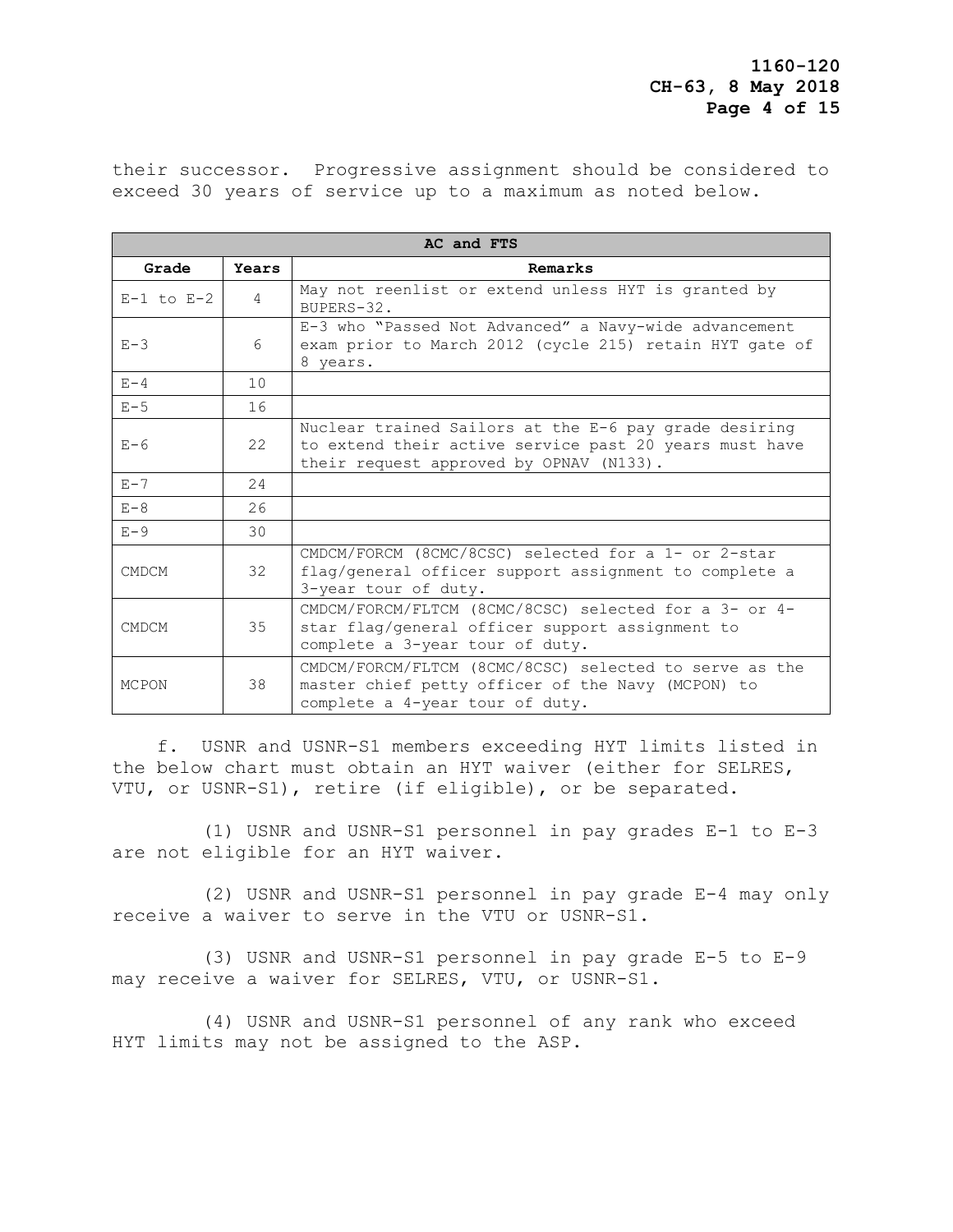g. USNR and USNR-S1 (E-4 to E-6) personnel with an approved HYT waiver may remain in the SELRES or IRR (VTU and ASP) as approved, unless barred by policy or age restriction, until, and contingent upon, achieving 20 total years qualifying service (TYQS). E-5 and E-6 personnel must receive an HYT waiver to serve beyond 20 TYQS in the VTU not to exceed 30 years LOS.

 h. USNR and USNR-S1 (E-7 and above) personnel are automatically waived for an HYT for the VTU until 30 years LOS, unless precluded by other policies or laws (e.g., senior enlisted continuation board or age restrictions). E-7 and above must receive an HYT waiver to serve in SELRES or the VTU beyond 30 years LOS not to exceed 30 TYQS. Effective date of retirement must be the first day of the month after the month in which the 30th applicable year is completed.

 i. USNR and USNR-S1 (E-9) personnel who are accepted into and serving in the Command Master Chief (CMC) Program, per reference (b), or who are selected for a CMC or command senior enlisted leader (CSEL) assignment for a flag or general officer prior to the start of their 30th year of service (YOS), may exceed 30 YOS as indicated in the table below, provided they receive an HYT waiver from BUPERS-32 to serve in the SELRES, or NAVPERSCOM (PERS-913) to serve in the VTU to complete a 3-year tour not to exceed (NTE) 32 TYQS, whichever occurs first. Members in such roles may extend their orders for up to 30 days past the end of their flag or general officer's assignment to allow turnover of duties to their successor.

| USNR (SELRES, IRR (VTU and ASP)), and USNR-S1 |       |                                                                                                                                                                                              |  |
|-----------------------------------------------|-------|----------------------------------------------------------------------------------------------------------------------------------------------------------------------------------------------|--|
| Grade                                         | Years | Remarks                                                                                                                                                                                      |  |
| $E-1$ to $E-2$                                | 6     | Not eligible for an HYT waiver.                                                                                                                                                              |  |
| $E - 3$                                       | 10    | Not eligible for an HYT waiver.                                                                                                                                                              |  |
| $E - 4$                                       | 12    | Eligible for an HYT waiver to serve in VTU or USNR S1<br>NTE 20 TYQS. Upon receiving approved HYT waiver,<br>every year thereafter must be a qualifying year of<br>service for retirement.   |  |
| $E-5$                                         | 20    | Eligible for an HYT waiver to serve in the SELRES,<br>USNR S1, or VTU NTE 20 TYQS. An approved HYT waiver<br>is required to remain beyond 20 TYQS in the VTU or<br>USNR S1 NTE 30 years LOS. |  |
| $E-6$                                         | 22    | Eligible for an HYT waiver to serve in the SELRES,<br>USNR S1, or VTU NTE 20 TYQS. An approved HYT waiver<br>is required to remain beyond 20 TYQS in the VTU or<br>USNR S1 NTE 30 years LOS. |  |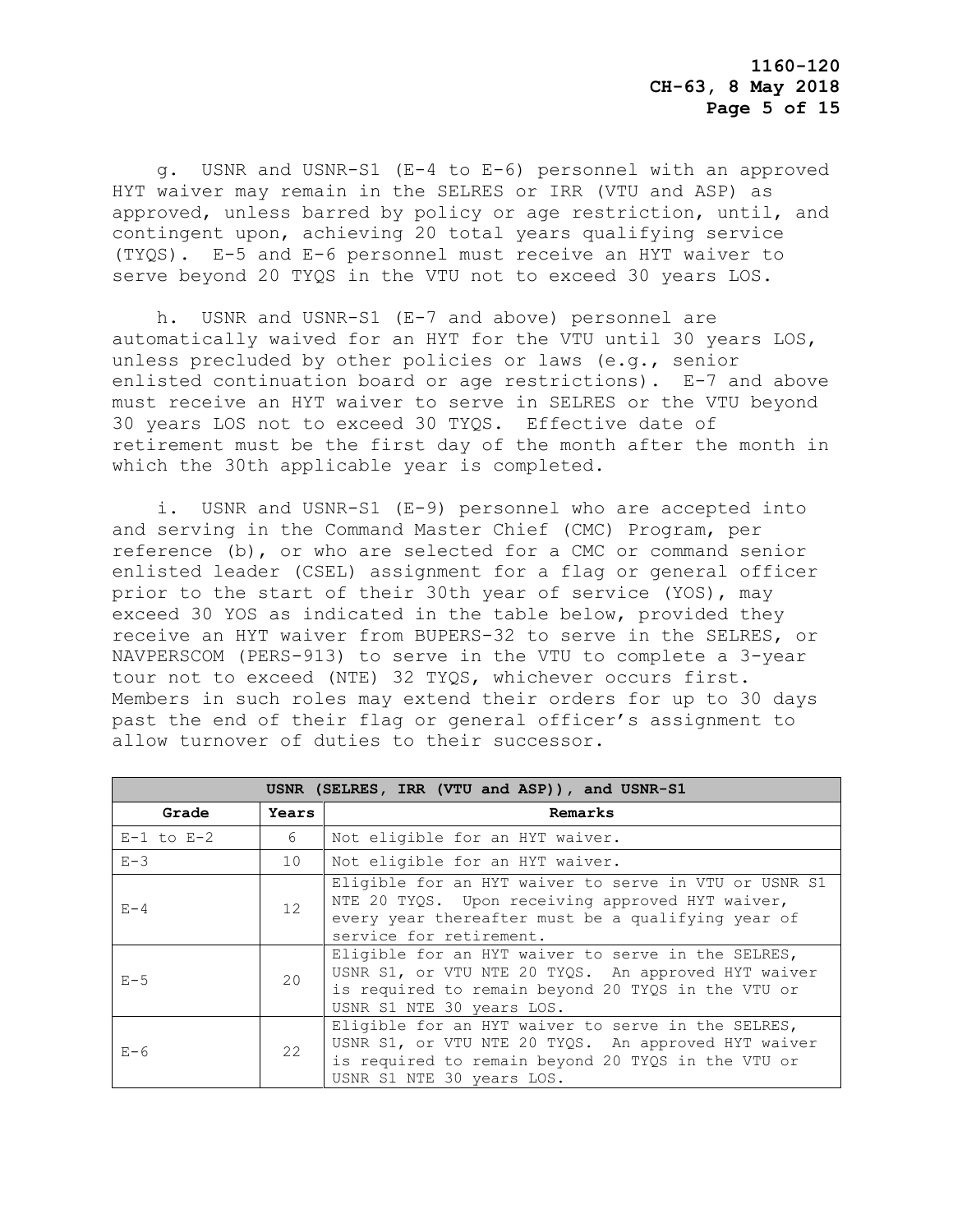| $E - 7$        | 24 | Automatically waived to serve in VTU until 30 years<br>LOS. An approved HYT waiver is required to serve in<br>SELRES, USNR S1, or VTU beyond 30 years LOS NTE 30<br>TYOS.                                                            |
|----------------|----|--------------------------------------------------------------------------------------------------------------------------------------------------------------------------------------------------------------------------------------|
| $E - 8$        | 26 | Automatically waived to serve in VTU until 30 years<br>LOS. An approved HYT waiver is required to serve in<br>SELRES, USNR S1, or VTU beyond 30 years LOS NTE 30<br>TYOS.                                                            |
| $E - 9$        | 30 | Automatically waived to serve in VTU until 30 years<br>LOS. An approved HYT waiver is required to serve in<br>SELRES, USNR S1, or VTU beyond 30 years LOS NTE 30<br>TYOS.                                                            |
| CMDCM/CMC/CSEL | 32 | CMDCM (8CMC/8CSC) or CMC/CSEL selected for a<br>flaq/qeneral officer assignment to complete a 3-year<br>tour of duty. Eligible for waiver to serve in SELRES<br>or VTU NTE 32 TYQS or their tour of duty, whichever<br>occurs first. |

4. **HYT Waiver Eligibility**. AC, FTS, USNR (SELRES, IRR-VTU), and USNR-S1 requests to continue beyond established HYT gates will be considered on a case-by-case basis. Requests for HYT waivers to the VTU may be considered for qualified USNR and USNR-S1 members with a history of satisfactory participation. Examples of requests which may be given favorable consideration for AC, FTS, USNR (SELRES, IRR-VTU), and USNR-S1 include:

 a. In support of urgent, immediate operational requirements in a deployed or soon-to-deploy unit.

b. Ratings or critical skills identified as undermanned.

 c. IRR-VTU Sailors who perform funeral honors and or other high demand work while maintaining consistent satisfactory participation.

d. Waivers for obligated service (OBLISERV):

 (1) Waivers for OBLISERV apply only to service requirements incurred as a result of formal training. These waiver requests will be considered on an individual basis per paragraph 6. OBLISERV stated on permanent change of station orders does not override HYT dates unless an HYT waiver has been approved.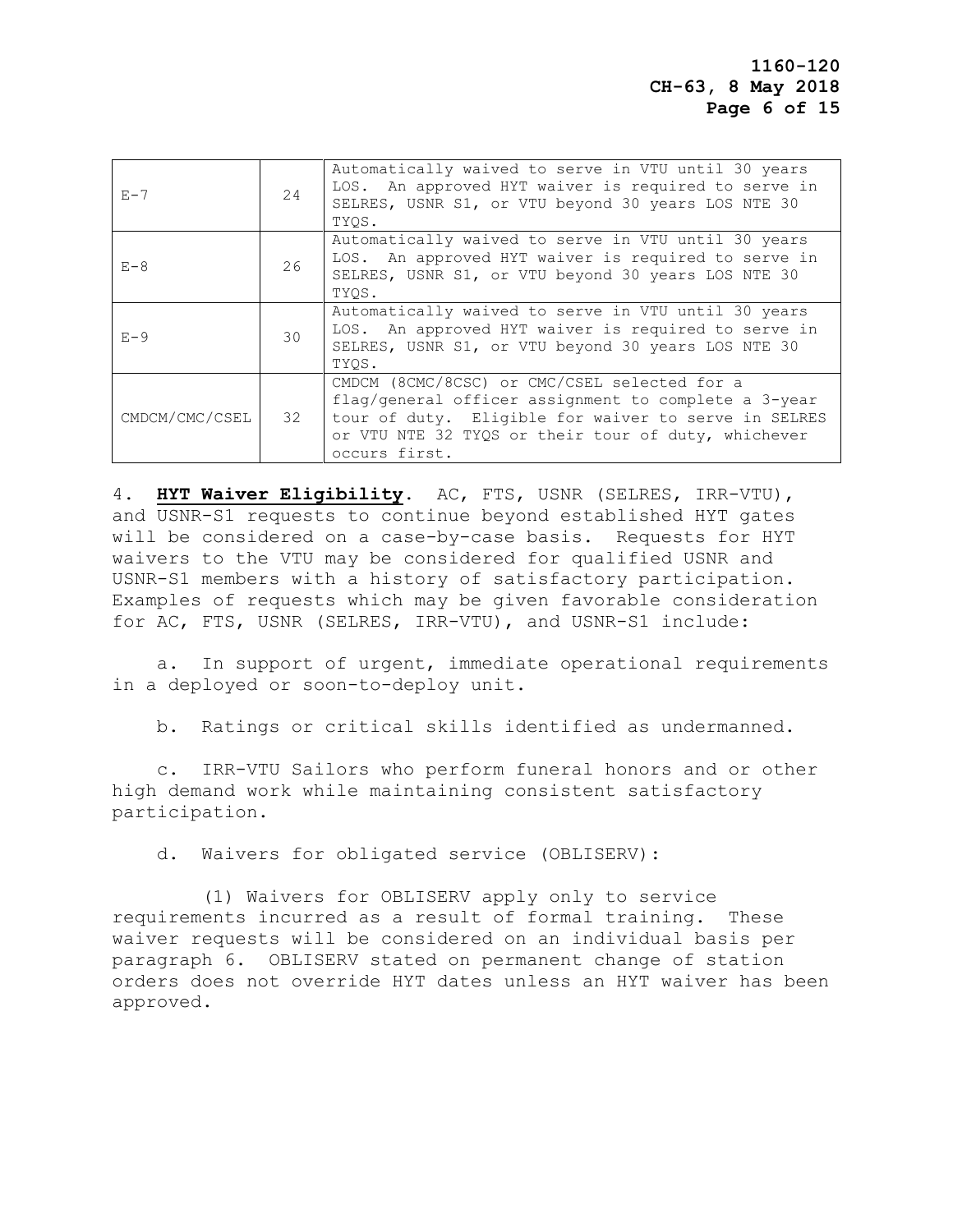(2) E-3 and E-4 personnel approved for rating conversion via appropriate class "A" and or "C" Schools will be granted an HYT waiver to coincide with expiration of the training OBLISERV requirement. Commands must liaise with BUPERS-32 to ensure the revised HYT date is accurately reflected in the enlisted master file (EMF).

 (3) E-3 and E-4 personnel approved for in-rate advanced training ("C" school) will be granted an HYT waiver to coincide with expiration of the training OBLISERV requirement as outlined in paragraph 4d(2) above.

 (4) E-4 personnel approved for the Selective Training and Reenlistment (STAR) Program, per MILPERSMAN 1160-100, may exceed their HYT as they will advance to E-5 and incur a 4 to 6 year OBLISERV requirement upon completion of required training.

**Note:** HYT waivers for the STAR Program are for first-term personnel only. HYT waivers will **not** be approved for any second or subsequent reenlistments under this program.

 e. AC personnel who desire to maximize their selective reenlistment bonus (SRB) eligibility must submit and receive approval for the HYT waiver request prior to submitting their SRB precertification request. These requests will be considered on an individual basis. See latest SRB NAVADMIN for guidance.

 f. Personnel with enlistment contracts and extensions executed prior to 5 November 2014 are automatically waived for an HYT to serve in the VTU or ASP until their current expiration of OBLISERV, unless precluded by other policies or laws.

5. **HYT Waiver Ineligibility**. HYT waiver requests must be justified by needs of the Navy. Requests based primarily on factors of personal convenience for the member will not be approved and should not be submitted. Examples of such ineligible waiver requests include, but not limited to the following:

 a. To obtain the necessary service to participate for advancement (dates for determining advancement eligibility are contained in paragraph 7), or to await examination results.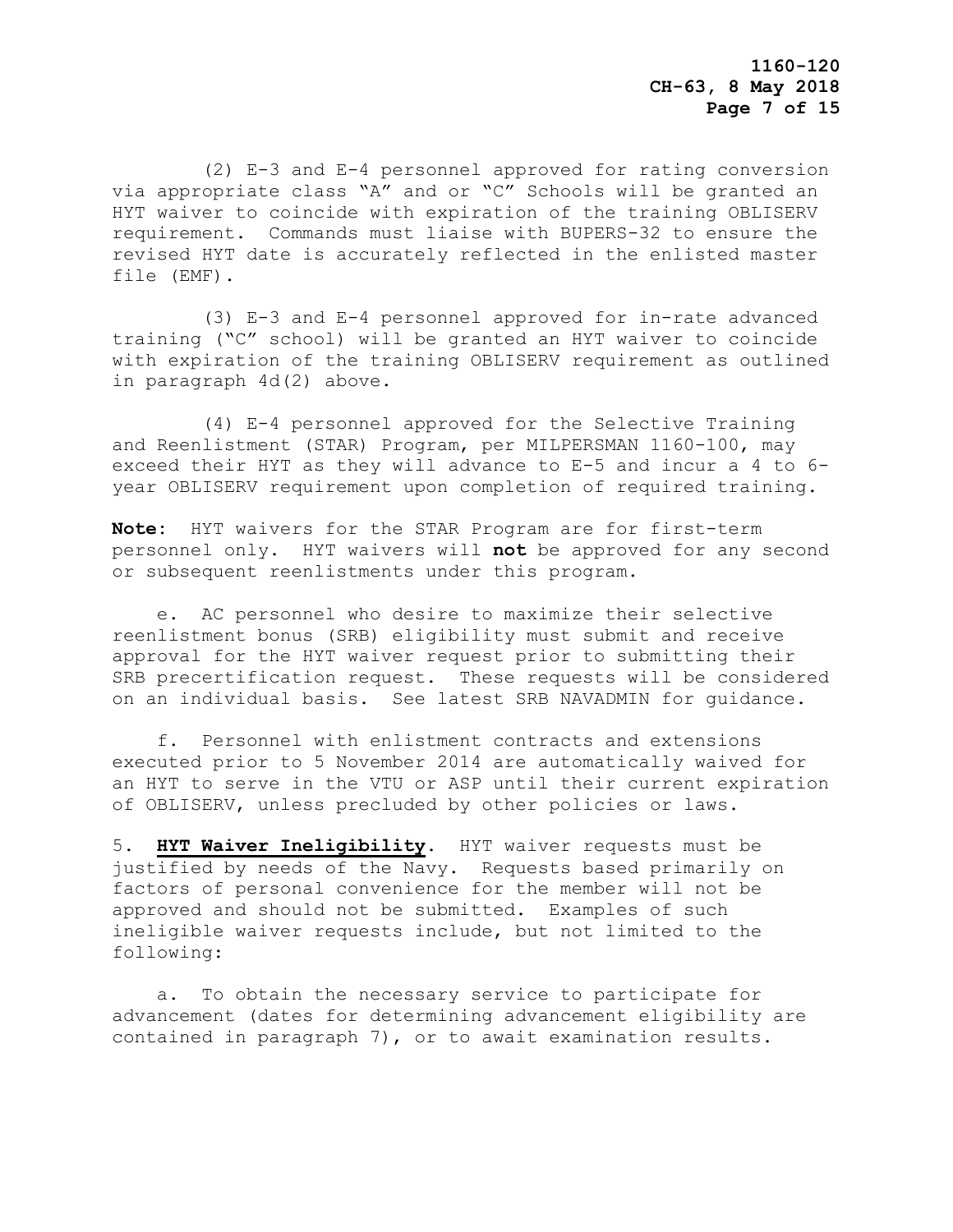b. To meet minimum eligibility requirements or to await additional quotas for advancement via programs such as the Command Advancement Program.

 c. To commence or continue medical treatment see paragraphs 11b and 11c for justifications.

 d. To allow a member to continue or complete off-duty education courses while on active duty.

 e. To permit a more desirable retirement or separation date (e.g., member desires to retire in summer months, etc.).

 f. To increase financial entitlements based on length of military service (e.g., involuntary separation pay, education benefit eligibility, Fleet Reserve retainer check, etc.).

### 6. **HYT Waiver Request Procedures**

 a. Requests for AC, FTS, and SELRES HYT waivers must be submitted using NAVPERS 1306/7 Enlisted Personnel Action Request and must arrive at BUPERS-32 10 months prior to their established HYT date. Nuclear-trained members must submit HYT waiver requests to OPNAV (N133) with the same 10-month window. NAVPERS 1306/7 may be accessed by using the following Web address:

[https://www.mynavyhr.navy.mil/References/Forms/NAVPERS/.](https://www.mynavyhr.navy.mil/References/Forms/NAVPERS/)

 b. Requests for USNR (excluding SELRES) and USNR-S1 HYT waivers must be submitted using NAVPERS 1306/7, and must arrive at NAVPERSCOM (PERS-913) 10 months prior to established HYT date to ensure no break in service.

c. AC and FTS HYT requests must include the following:

 (1) Member's full name, rate, current LOS (based on active duty service date), expiration of active OBLISERV, desired length of waiver in months, and command point of contact.

 (2) Provide justification to include any pertinent documentation and information. Request should indicate the specific operational unit in which the member is seeking assignment (if applicable).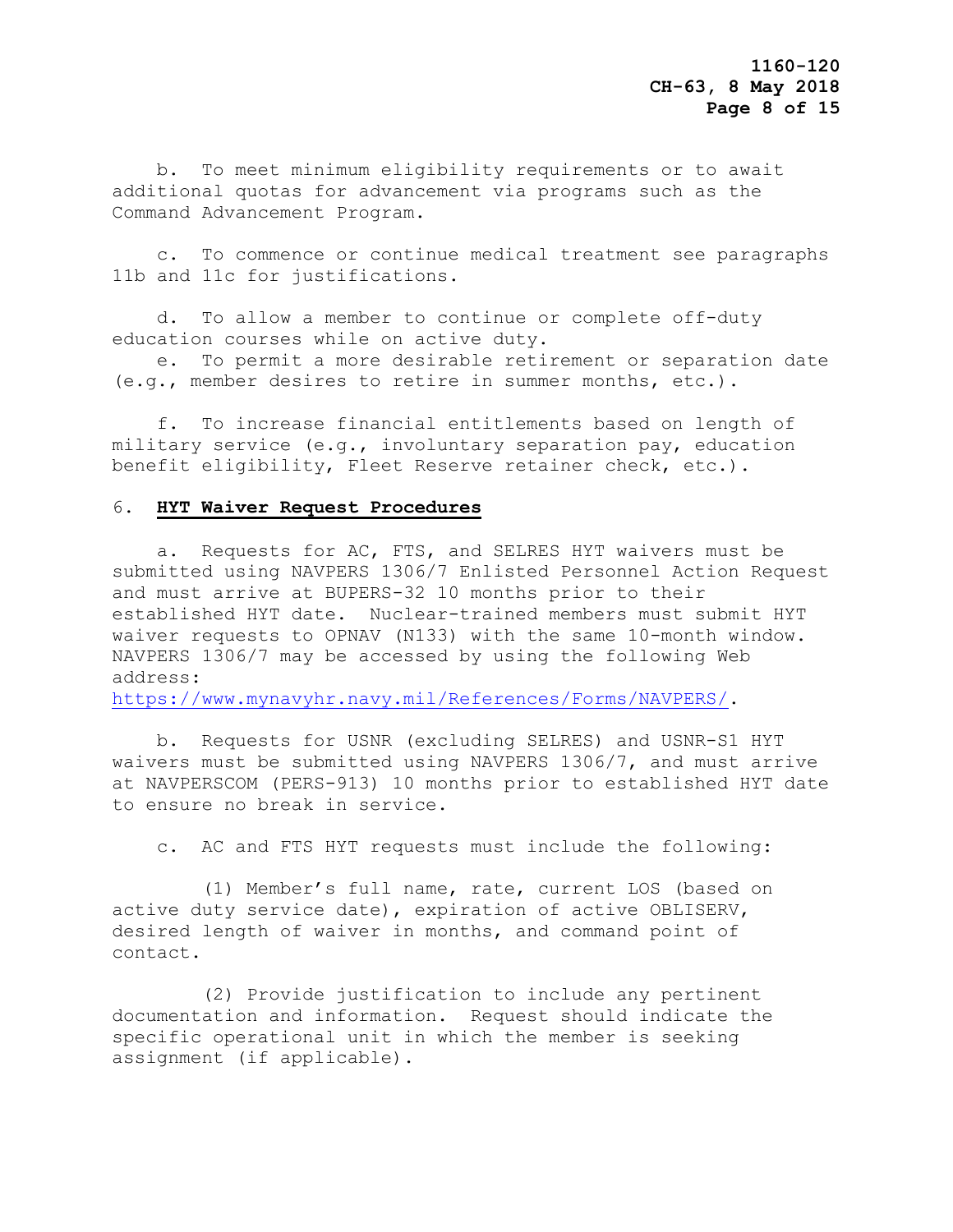(3) CO's endorsement and signature. Endorsement should identify unit manning and rating deficiencies, and the availability of other personnel to fill billet or unit requirements.

 d. USNR and USNR-S1 HYT requests must contain items listed in paragraph 6c(1) through 6c(3) (listed above), but also include specific additional endorsements as noted below:

 (1) Endorsement of the training unit (TRUIC) commanding officer if member is VTU or holds in-assignment process status, endorsement of the unit mobilization unit (UMUIC) CO wherein the member holds a current billet assignment, or wherein the member is requesting a billet assignment if retained.

 (2) Endorsement of the Navy Reserve activity CO where the endorsing unit CO (TRUIC or UMUIC CO) is assigned. Respective endorsements should substantiate the member's valid need to fulfill a specific role, as applicable (e.g., CMC, CSEL).

 e. USNR and USNR-S1 members disapproved for a SELRES HYT waiver can also be considered for a waiver to serve in the VTU, if so stated on the original request.

 f. Members who receive an approved waiver will sign the following NAVPERS 1070/613 Administrative Remarks:

(Date): I understand that the high year tenure waiver (DTG of approval message) is subject to cancellation if I am unable to fulfill the mission per which the waiver was approved for. Requests to cancel this waiver will be coordinated with BUPERS-32 for AC, FTS, and SELRES members; or NAVPERSCOM (PERS-913) for Ready Reserve and Standby Reserve-Active members via my commanding officer for adjudication. Final disposition of waiver cancellation will be with Commander, Navy Personnel Command (CNPC).

(Member's signature) (Witness signature)

 g. Cancellation of approved waivers**.** AC, FTS, USNR, and USNR-S1 personnel serving on an approved HYT waiver for a specific assignment, OBLISERV, or program who are no longer able to fulfill the assignment, OBLISERV, or program for which the waiver was approved are subject to having their waiver cancelled.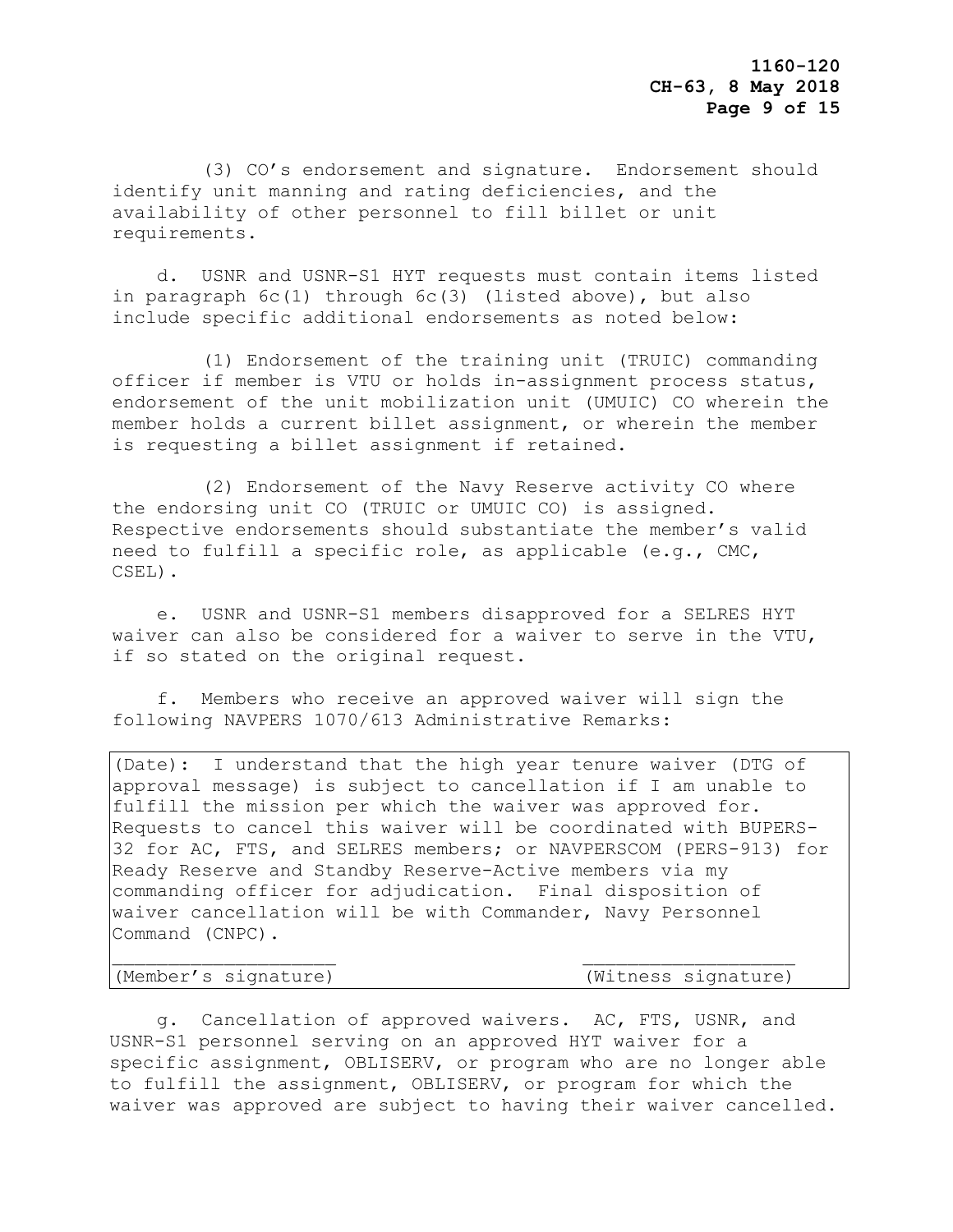Commands must liaise with BUPERS-32 (or OPNAV (N133) if nucleartrained) for AC, FTS, and SELRES members or with NAVPERSCOM (PERS-913) for USNR and USNR-S1 members via their CO for disposition of waiver cancellations. Commander, Navy Personnel Command (CNPC) via OPNAV (N132) is the final disposition authority for cancelling waivers. If a previously approved waiver is cancelled, AC, FTS, USNR, and USNR-S1 members will be separated within 120 days of cancellation, unless they have adequate time to transfer to the Fleet Reserve or retire.

#### 7. **HYT and Advancement**

 a. AC, FTS, and SELRES members beyond the established HYT date for their present pay grade on the first day of the advancement cycle (per below tables) are ineligible for advancement consideration, unless they have received an approved HYT waiver from BUPERS-32 (AC, FTS, and SELRES). Those members in the VTU over HYT, as well as ASP and USNR-S1 members are ineligible for advancement.

| If AC/FTS competing in below | Then must be Active Duty on: |  |
|------------------------------|------------------------------|--|
| advancement cycle            |                              |  |
| $E-4/5/6$ March exam         | 1 July same year             |  |
| E-4/5/6 September exam       | 1 January following year     |  |
| E-7 January exam             | 1 September same year        |  |
| E-8/9 March/April board      | 1 July same year             |  |

| If Reserve competing in below<br>advancement cycle | Then must be in SELRES on: |
|----------------------------------------------------|----------------------------|
| E-4/5/6 February exam                              | 1 July same year           |
| E-4/5/6 August exam                                | 1 January following year   |
| E-7 February exam                                  | 1 September same year      |
| E-8/9 March board                                  | 1 July same year           |

 b. Waivers approved by NAVPERSCOM (PERS-913) allowing USNR and USNR-S1 members to continue in the VTU beyond the established HYT gates **do not** reinstate advancement eligibility.

8. **HYT and Involuntary Separation Pay (ISP)**. AC and FTS personnel who are separated due to HYT gates and are advancement eligible at the time of separation may be eligible for full ISP. References (c), (d), and MILPERSMAN 1910-050 and 1920-020 outline ISP definitions, criteria, and policy.

 a. In order to be eligible for any amount of ISP, AC and FTS members must have completed at least 6, but less than 20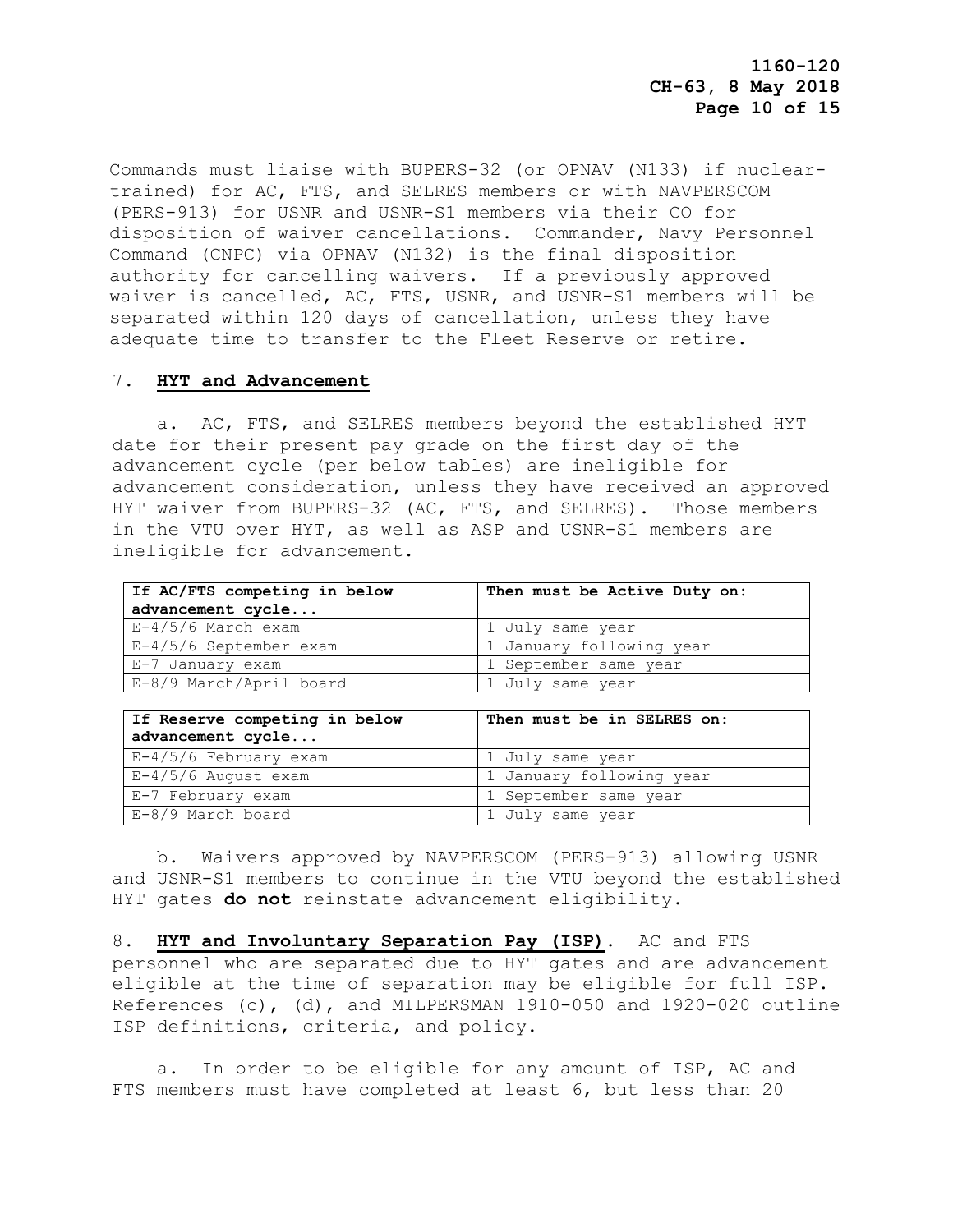years of active service, and must enter into an agreement to serve in the USNR for a period of not less than 3 years in addition to any other remaining service obligations.

 b. To preclude unwarranted ISP recoupment action by Defense Finance and Accounting Service (DFAS), commands separating members in pay grades E-5 and below for HYT, who are otherwise fully retainable, must enter a reentry code of "RE-6" in block 27 of member's DD-214 Certificate of Release or Discharge from Active Duty.

9. **HYT and USNR/USNR-S1**. SELRES personnel who reach HYT and do not have an approved SELRES HYT waiver, or are not eligible for SELRES HYT waiver, must be removed from SELRES by the end of the month in which the HYT date occurs. The following options apply to all USNR and USNR-S1 personnel at or beyond HYT without a SELRES HYT waiver:

 a. If eligible, member may request transfer to the Retired Reserve with or without pay. See reference (e) for guidance on requesting transfer to the Retired Reserve.

 b. Request an HYT waiver for VTU from NAVPERSCOM (PERS-913). USNR and USNR-S1 members approved for VTU assignment will be subject to the following:

 (1) Member must maintain satisfactory participation requirements as outlined in reference (e).

 (2) Member will not be permitted to return to SELRES without receiving a SELRES HYT waiver from BUPERS-32.

 (3) Member will not be permitted to participate for advancement.

 (4) The following NAVPERS 1070/613 entry must be made for personnel who accept VTU assignment: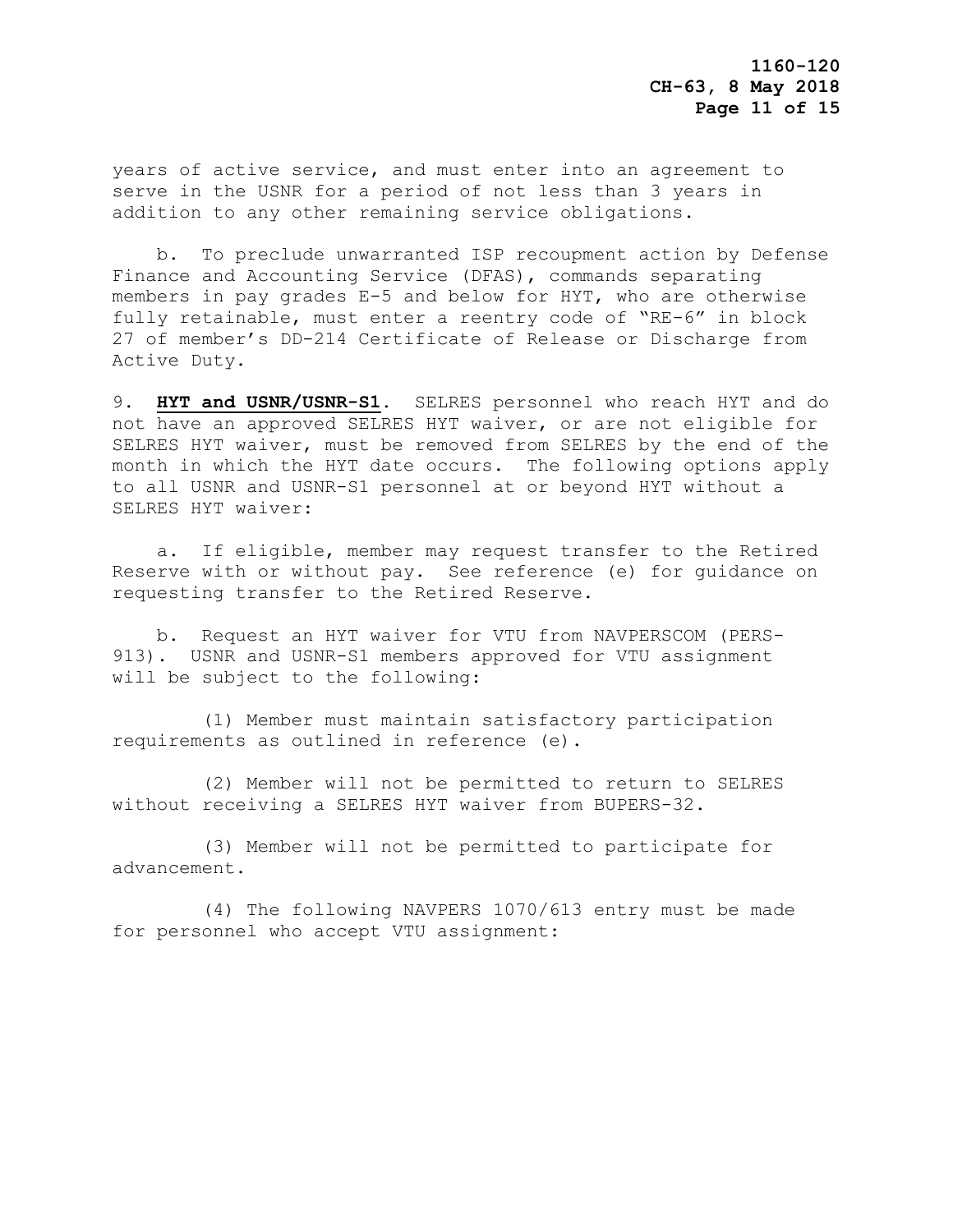(Date): I accept assignment to the voluntary training unit (VTU) in a non-pay drill status due to having reached high year tenure (HYT) for my pay grade per MILPERSMAN 1160-120. I understand that I must maintain satisfactory participation requirements as outlined in BUPERSINST 1001.39F or Governing MILPERSMAN. I understand that I am not eligible to return to a drill pay status in the future without receiving a SELRES HYT waiver from BUPERS-32. I acknowledge I am not authorized to participate for advancement in rate.

#### (Member's Signature) Mitness Signature

 c. Members either not eligible, or not approved for, retirement or HYT waiver will be separated effective the last day of the month in which the HYT date occurs.

## 10. **Restrictions on Active Duty for Operational Support (ADOS)and Mobilization Orders**

 a. Orders in the ADOS category are ADSW and Definite Recall. The following apply to ADOS orders:

(1) HYT is not a disqualifying factor for ADOS.

 (2) Prior to executing orders, SELRES who will reach their HYT date while on ADSW or temporary recall orders will be transferred to the VTU, unless approved for a SELRES HYT waiver that expires after anticipated return from ADOS.

 (3) Members in an HYT status while on ADSW or definite recall are ineligible to participate for advancement in rate, unless member has an approved USNR HYT waiver and is not HYT for the next higher pay grade.

 b. The following apply to mobilized USNR members under the authorities listed in reference (f), Figure 1-1, mobilization authorities:

(1) HYT is not considered as a factor in mobilization.

 (2) Members who reach their USNR HYT date during a period of mobilization must not be demobilized due to this status.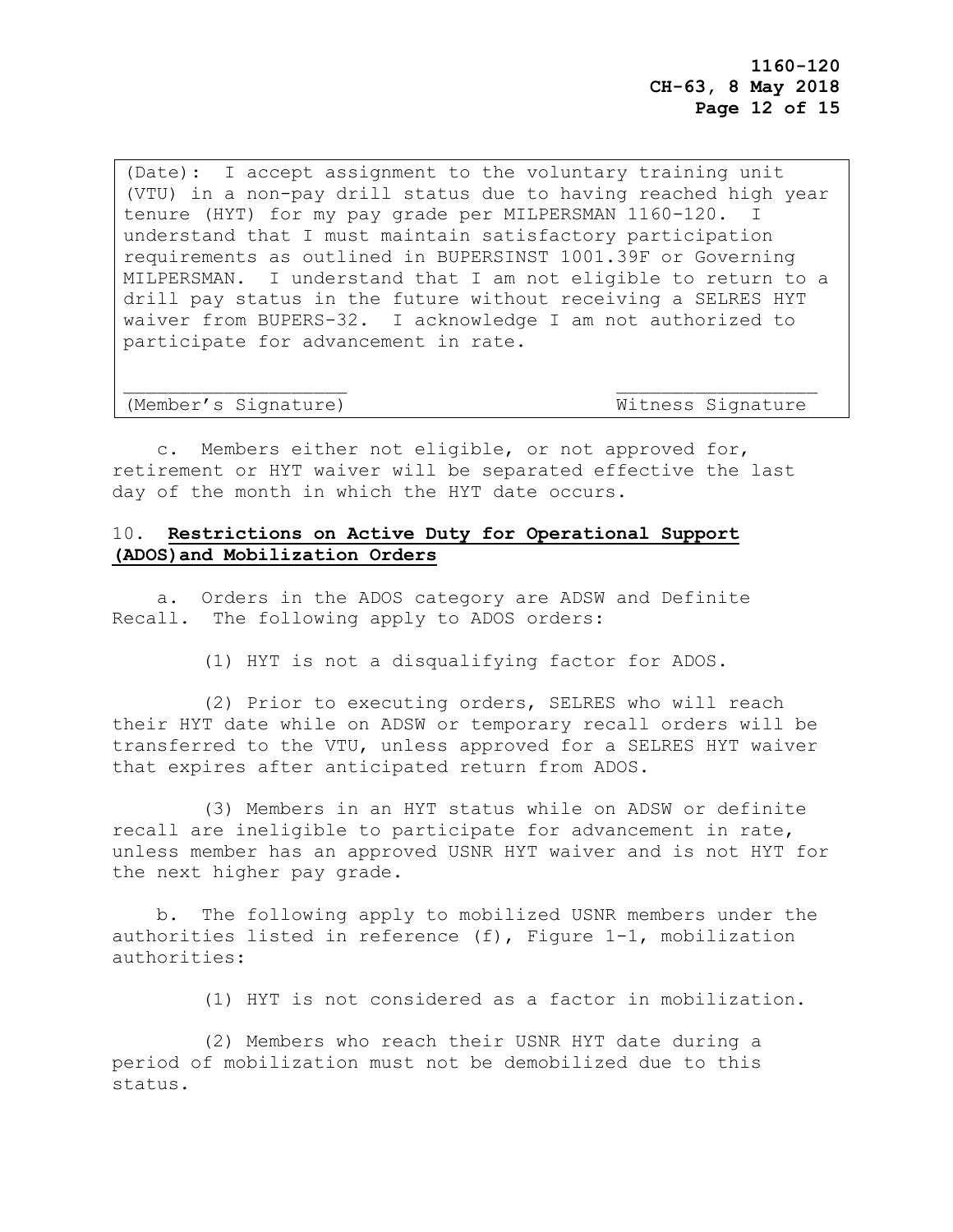(3) Upon reaching HYT date, USNR members on mobilization will be transferred to the VTU while still on orders. Members reaching HYT may continue on mobilization orders, but are not eligible for advancement without an approved SELRES HYT waiver.

#### 11. **Special Considerations Regarding HYT**

 a. **Twilight Tour Eligibility**. AC and FTS E-9 personnel receiving an HYT waiver will forfeit twilight tour eligibility (see MILPERSMAN 1300-600 for further twilight tour criteria).

 b. **Limited Duty (LIMDU) Status**. AC and FTS personnel in a LIMDU status and approaching mandatory HYT retirement, mandatory HYT transfer to the Fleet Reserve, or mandatory HYT separation will only be retained on active duty if actually hospitalized (inpatient), or if their case has been submitted to a physical evaluation board (PEB) for disability determination. Personnel meeting the criteria for a PEB must be allowed to complete the board process and not be separated for other reasons. Personnel found not eligible for disability status will be separated within 30 days of the PEB's final adjudication.

 c. **USNR and USNR-S1 Medical Determinations**. SELRES and VTU members with submitted medical retention review, medical evaluation board, medical hold orders, line of duty and or PEB cases who reach HYT limit are granted an automatic HYT waiver to the VTU until final adjudication. SELRES personnel will be transferred to the VTU by the last day of the month in which HYT date occurs. Automatic HYT waiver to the VTU does not expire after the final adjudication date.

 d. **Selected for Officer Appointment**. USNR and USNR-S1 members selected for an officer appointment who are at or beyond their HYT date are granted an automatic HYT waiver to the VTU while awaiting commissioning, but may seek a waiver to remain in paid SELRES status per procedures in paragraph 6. These personnel must be transferred to the VTU, unless a SELRES HYT waiver is approved.

#### e. **Reduction in Rate**

 (1) AC and FTS members reduced in rate are authorized to complete the current enlistment, only if it expires on or before the HYT gate of the new pay grade.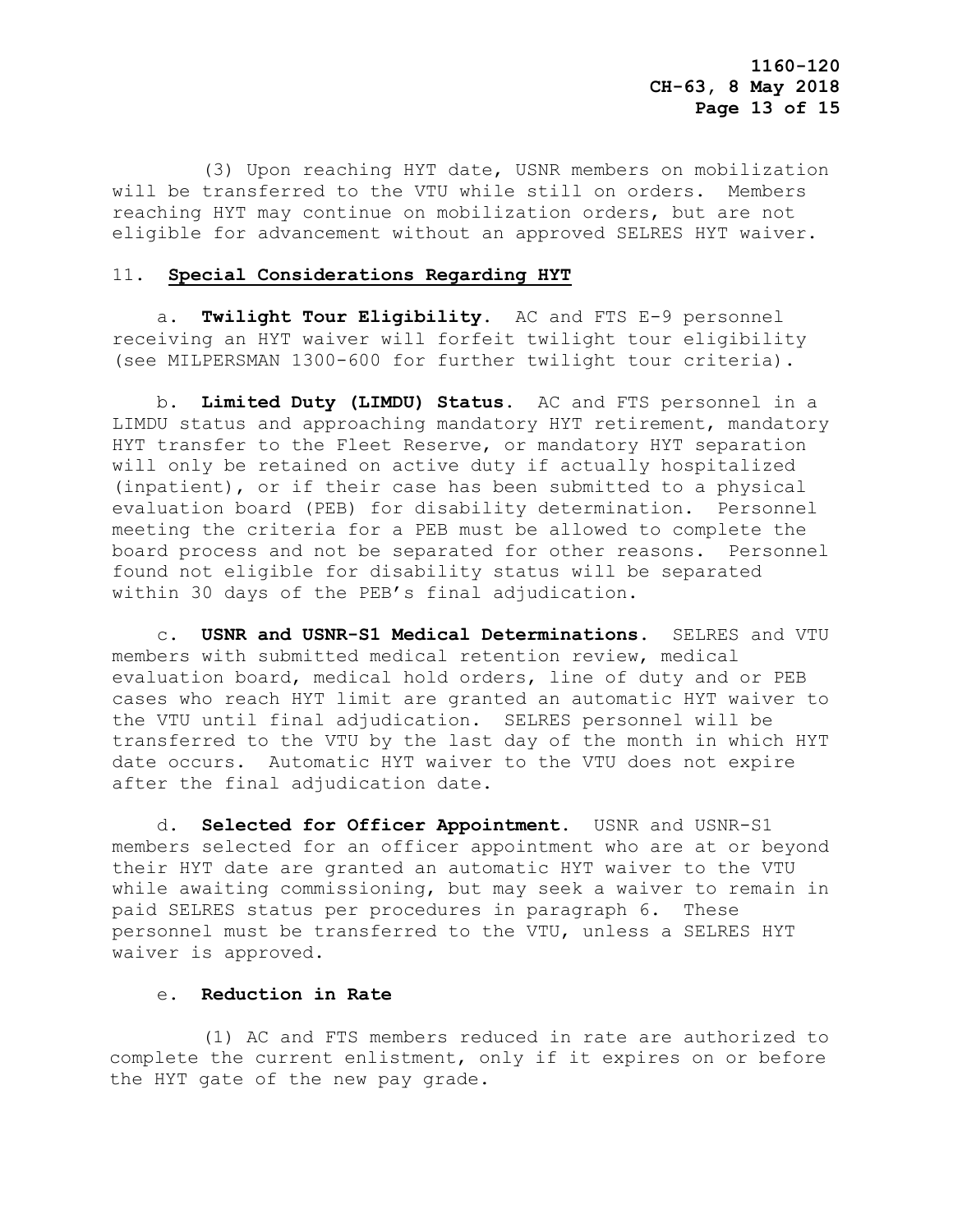(a) When the soft expiration of active OBLISERV (i.e., expiration of OBLISERV plus any extensions) exceeds the HYT LOS gate of the reduced pay grade, separation must occur within 180 days from the date of reduction in rate, unless granted an HYT waiver, reinstated, or subsequently advanced. Short term extensions may be authorized when a member has insufficient OBLISERV remaining to reach the 180-day separation timeline to ensure adequate transition time.

 (b) When HYT date is greater than 180 days following reduction in rate, the member will be separated at the HYT LOS gate (if prior to the soft expiration of active OBLISERV) or at soft expiration of active OBLISERV (if prior to his or her HYT LOS gate) if the member is ineligible to reenlist or extend to the HYT LOS gate of the reduced pay grade.

 (c) OPNAV (N133) will manage nuclear-trained members who are reduced in rate, and will be the disposition authority for HYT separations.

 (2) USNR and USNR-S1 members reduced in rate are authorized to complete their term of enlistment when their expiration of OBLISERV is before the HYT limiting gate of the new pay grade. If the new HYT limiting gate has already been exceeded at the time, the member is reduced in rate, or the HYT limiting gate is less than 180 days, the member must retire (if eligible), or be separated within 180 days from the date of their reduction in rate, unless they are granted an HYT waiver, reinstated, or are subsequently advanced.

 (3) AC and FTS members who have completed 18 years, but less than 20 years of service and are subsequently reduced in rate must be retained on active duty until they are eligible to transfer to the Fleet Reserve, unless they are discharged under other provisions of law.

 (4) USNR and USNR-S1 members who have completed 18 TYQS, but have less than 20 TYQS, and are subsequently reduced in rate must be retained in the VTU until they are eligible to transfer to the Retired Reserve with or without pay, unless discharged under other provisions of law.